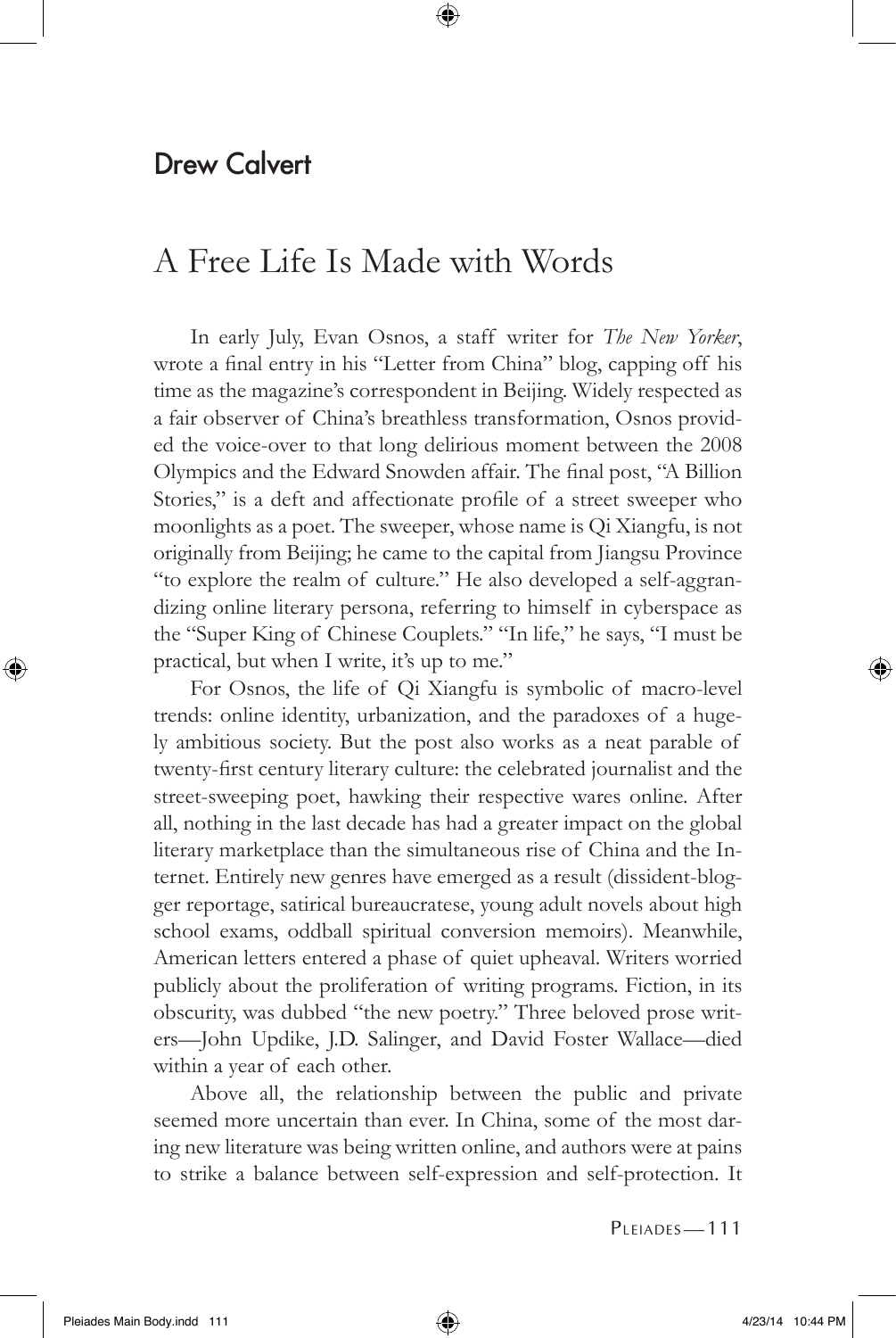⊕

was difficult to imagine Updike, Salinger, or Wallace in this context. None of them had an online presence, but each represented a distinct approach to the perils of the writing life. Put simply, Updike was public, Salinger was private, and Wallace was conflicted. When I brought this up to a Chinese friend, she joked that Americans are spoiled for choice.

 $\sim$ 

In June, I was in Hong Kong doing research for an essay on Taoism. Each day I walked from a borrowed studio apartment to the Hong Kong Central Library, and on the way I passed through Victoria Park. It happened to be a busy month. On June 4, thousands of people gathered to mark the twenty-fourth anniversary of the Tiananmen Square Massacre. Not long after, students and free speech activists protested the hunt for Edward Snowden. Sometime in mid-June, the Falun Gong, a spiritual group deemed illegal on the mainland, held a silent vigil of sorts near the entrance to the park. And then there was the July 1 march, an annual demonstration organized by pro-democracy activists. Held on the anniversary of the British handover, the march regularly attracts hundreds of thousands of people.

Distracted by these events, I made little progress on my essay. Instead I found myself wondering about the meaning of these protests. In one way or another, each protestor was calling for freedom: the freedom to demonstrate against government atrocities, the freedom to live in an open society, and the freedom to vote for a representative government that was not a proxy for Beijing. The freedom I was seeking through intellectual inquiry seemed tawdry by comparison. What did I want? Well, I wanted to preserve my neurons from an onslaught of information. I wanted to avoid the centripetal force of the twenty-four hour news cycle. I wanted a break from the online world of opinions and exhortations. Desperately, absurdly, I took refuge in the *Zhuangzi*, a book with enough obscure aphorisms to give the illusion of a cure.

PLEIADES-112

⊕

 $\sim$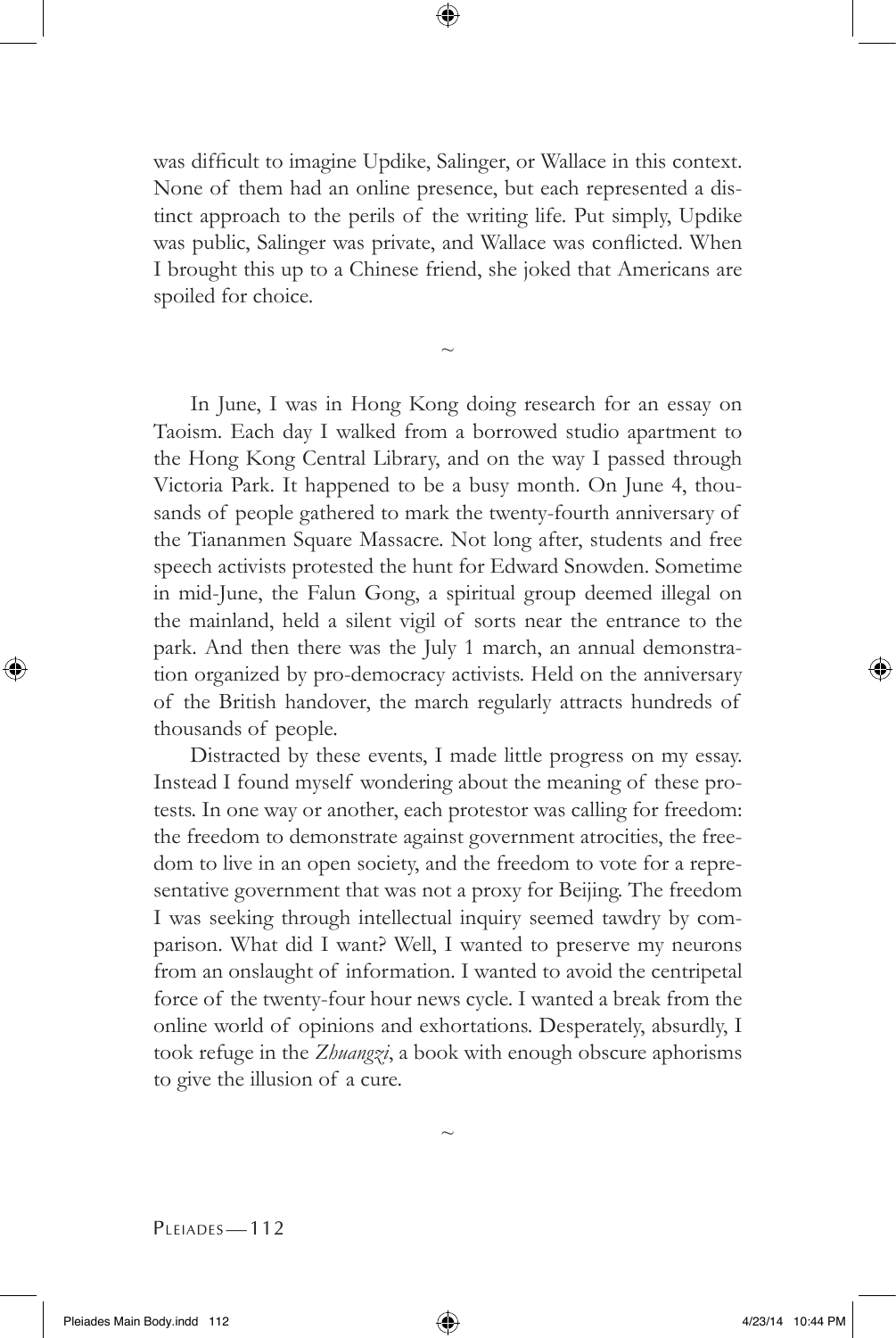The *Zhuangzi* is the name of the second canonical text of the Taoism, named after its alleged author, who is said to have lived between 350 and 300 B.C.E. One of the most beloved texts of Chinese philosophy, the *Zhuangzi* was also a favorite of many Western writers, from Aldous Huxley to Thomas Merton to Henry David Thoreau. There is something universally appealing about its various cunning modes of resistance. Against Confucian standards of virtue and responsibility, the *Zhuangzi* advises just the opposite: escape from society's relentless pressures and adherence to one's individual path. Both traditions preach self-cultivation, but in the Confucian tradition, the purpose of self-cultivation is to nurture one's spontaneous instincts until they blossom into ethical virtues; the *Zhuangzi*  promotes self-cultivation for its own sake. Or at least that's what it seems to promote—the text's coherence and authorship are a matter of scholarly debate.

⊕

Having abjured all scholarly commitments myself, I chose to read the *Zhuangzi* as an eloquent, coy, and resounding defense of the life of the independent writer. According to this reading, one assumes that the term translated as "virtuousity" (a key concept throughout) refers to the artist's creative impulse—an innate power more precious than mere knowledge or expertise—and that "actionless action" (another key concept, often compared to the Kantian principle of "disinterestedness") refers to something like the purity of the work. The role of the true writer is to remain distant and obscure: "He does not involve himself in anxious calculations when dealing with the world." That an accomplished Taoist might have little need for "writing" has not dissuaded centuries of writers from scouring the work for ars poetica. One can imagine J.D. Salinger tacking this up on his wall:

to bow and crouch for Rituals and Music, and smirk and simper over Humaneness and Rightness, in order to soothe the hearts of the world, is to lose the constant in you.

This theme of constancy is central to another strain of the Taoist tradition: the "Primitivist" vision of an ideal society. The Primitivists harken back to an age when people lived in selfless harmony with one another and the world, a time when the "Way" and the "Inner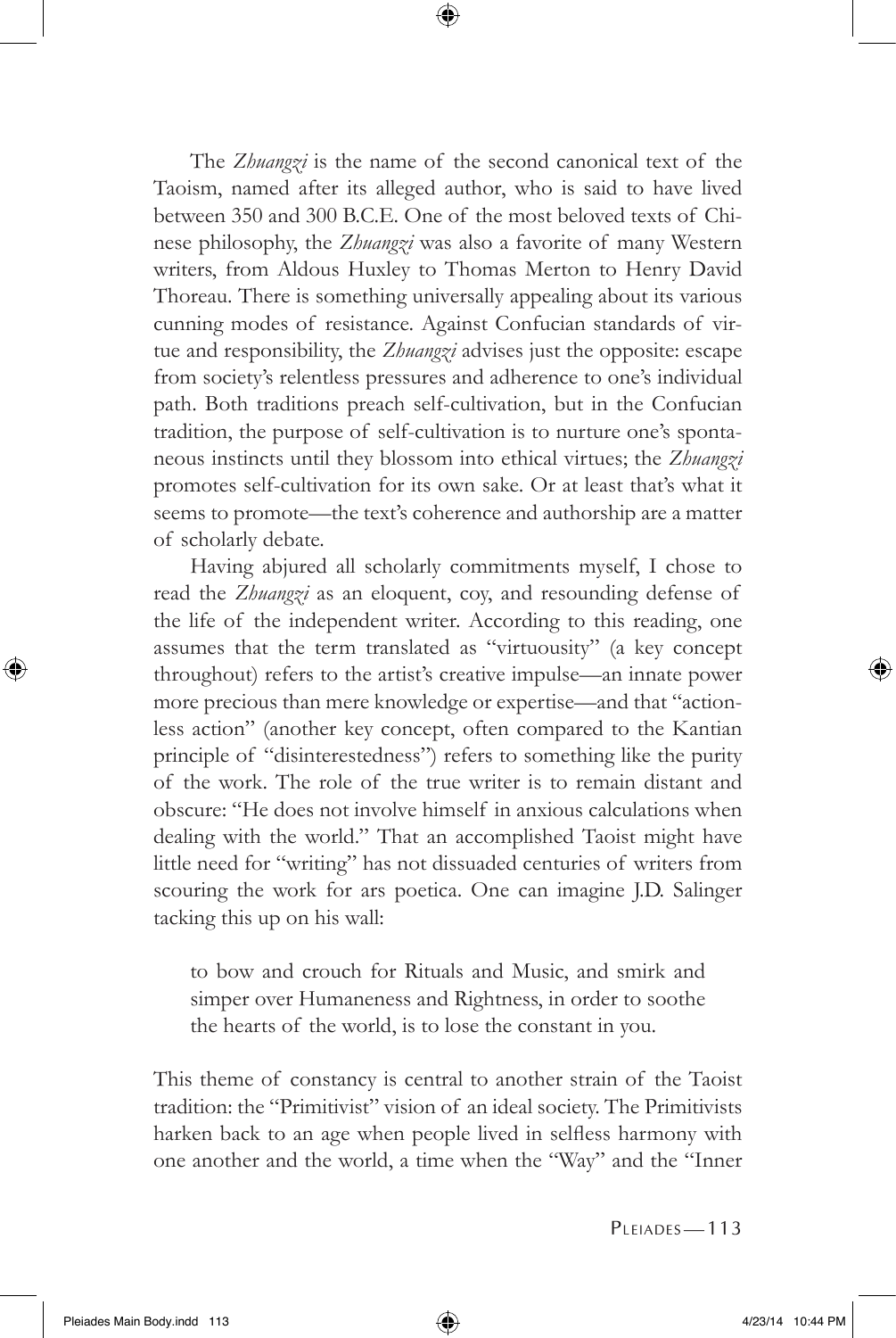Power" were fully realized. The Confucian sage-rulers, who first established cultural norms and then forced people to think about how to attain them, destroyed this harmony and made it more difficult for anyone to attain a "simple and unhewn" state of mind. Against the Confucian "rectification of names," a Primitivist might quote the *Daodejing:* "The Tao that can be talked about is not the true Tao." According to this much-cited nugget, knowledge only serves to obscure the one true path.

⊕

In a later chapter of the *Zhuangzi*, an old fisherman tells Confucius that the art of self-cultivation lies in "guarding the genuine within you." The perfect man has no self; the spiritual man has no merit; the holy man has no fame. This reminded me of the controversy over Mo Yan's Nobel Prize for Literature. Is the argument against him that he was "seeking after fame," and therefore diverged from his true self, or that he is a "genuine" writer on the wrong side of history? I don't have the answer. But I do know that what causes people to write books is often more mysterious than our discourse is able to fathom. When another Chinese novelist, Yu Hua, was asked about the origins of his novel *To Live*, which follows the life of a rural peasant through the hardship and chaos of twentieth century China, he said he was inspired by an American folk song about an elderly slave named "Old Black Joe."

One of the most convincing arguments put forth in the *Zhuang-* $\chi$ *i* is that each of us finds a different way to abuse our innate natures. We ignore the universe in order to "fulfill the duties of a single office," we chase after fame, we compromise ourselves for praise. We are all like Yen Hui, a character in one section who says of his service to the Prince of Wei: "I will retain my inner integrity, but outwardly be deceptive. Bowing and scraping, paying obeisance, this is what all ministers do. As this is what everyone does, no one will hold it against me." American Transcendentalists were keenly aware of this dilemma, especially with regard to the role of artists and intellectuals. After all, "Self Reliance" is about self-expression as much as anything else:

Speak your latent conviction, and it shall be the universal sense; for the inmost in due time becomes the outmost and our first thought is rendered back to us by the trumpets

PLEIADES-114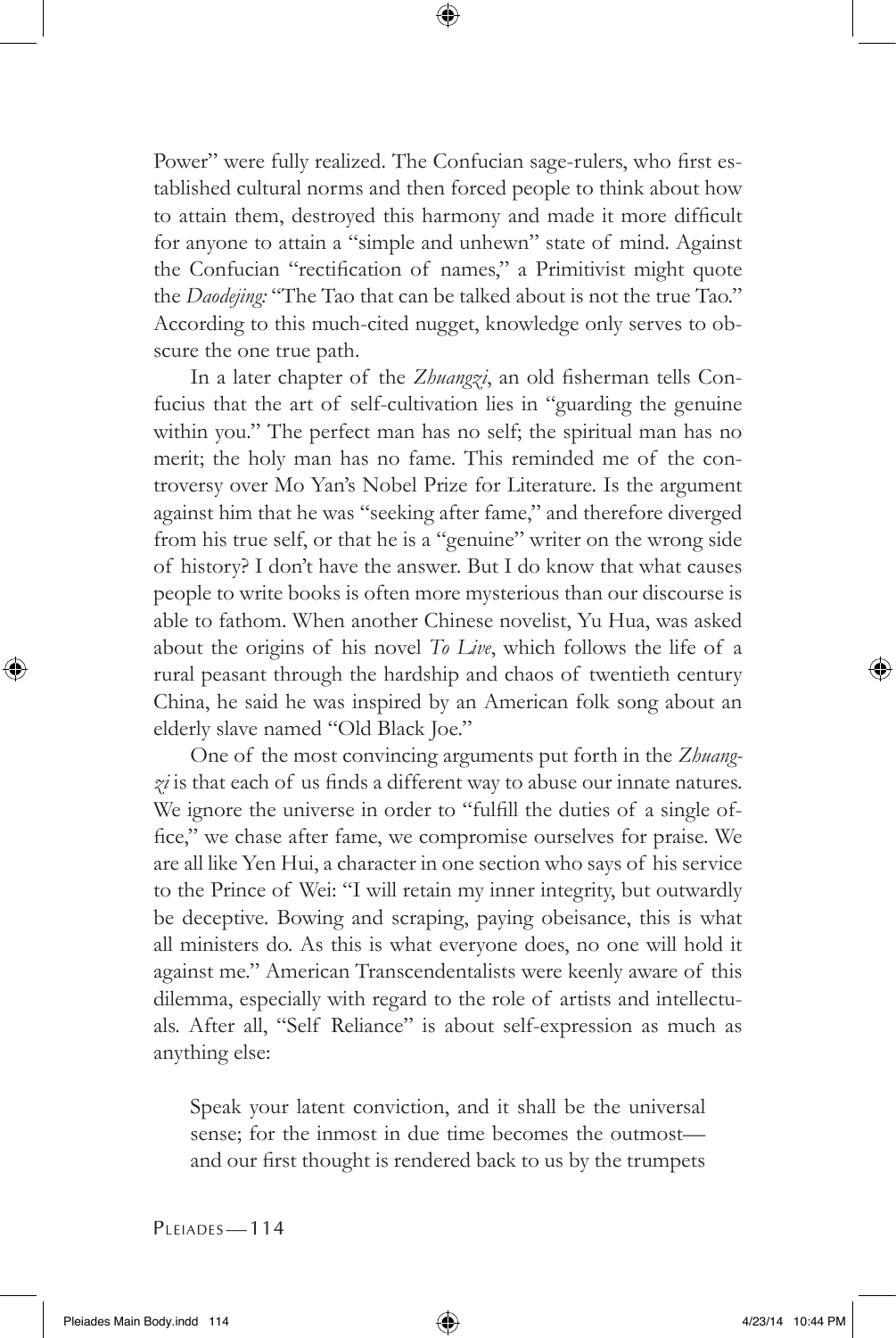of the Last Judgement. . . . In every work of genius we recognize our own rejected thoughts: they come back to us with a certain alienated majesty.

⊕

It is tempting to think of Zhuangzi and Emerson as near-kindred spirits: they are both enemies of bureaucrats and petty officials, and they despise anything that seeks to enslave human spontaneity. When Emerson tells us to trust ourselves, he seems to be advocating 'the Tao':

Who is the Trustee? What is the aboriginal Self, on which a universal reliance may be grounded? What is the nature and power of that science-baffling star, without parallax, without calculable elements, which shoots a ray of beauty even into trivial and impure actions, if the least mark of independence appear? The inquiry leads us to that source, at once the essence of genius, of virtue, and of life, which we call Spontaneity or Instinct. We denote this primary wisdom as Intuition, whilst all later teachings are tuitions.

Spontaneity, Instinct, Intuition – I can remember mulling over these words the first time I read them. Which does Emerson mean? There are other curious moments. The problem with committing oneself to a cause, for Emerson, is that it's too easy to compromise one's sacred originality—that "unaffected, unbiased, unaffrighted innocence." Suddenly I wasn't sure about this. There are plenty of delusional activists out there, but wouldn't we take an insincere Abolitionist over a straight-talking slave-owner any day? In any case, the conceit of innocence has not always served America well. Nor has the conceit of freedom, for that matter, as Jonathan Franzen tried to show with his most recent novel, in which the phrase "personal liberties" is employed with sad irony.

In Beijing, I once met a woman who was a fan of Virginia Woolf, and we read her essays together as part of a makeshift book club. One of our favorites was "Street Haunting," in which Woolf

 $\sim$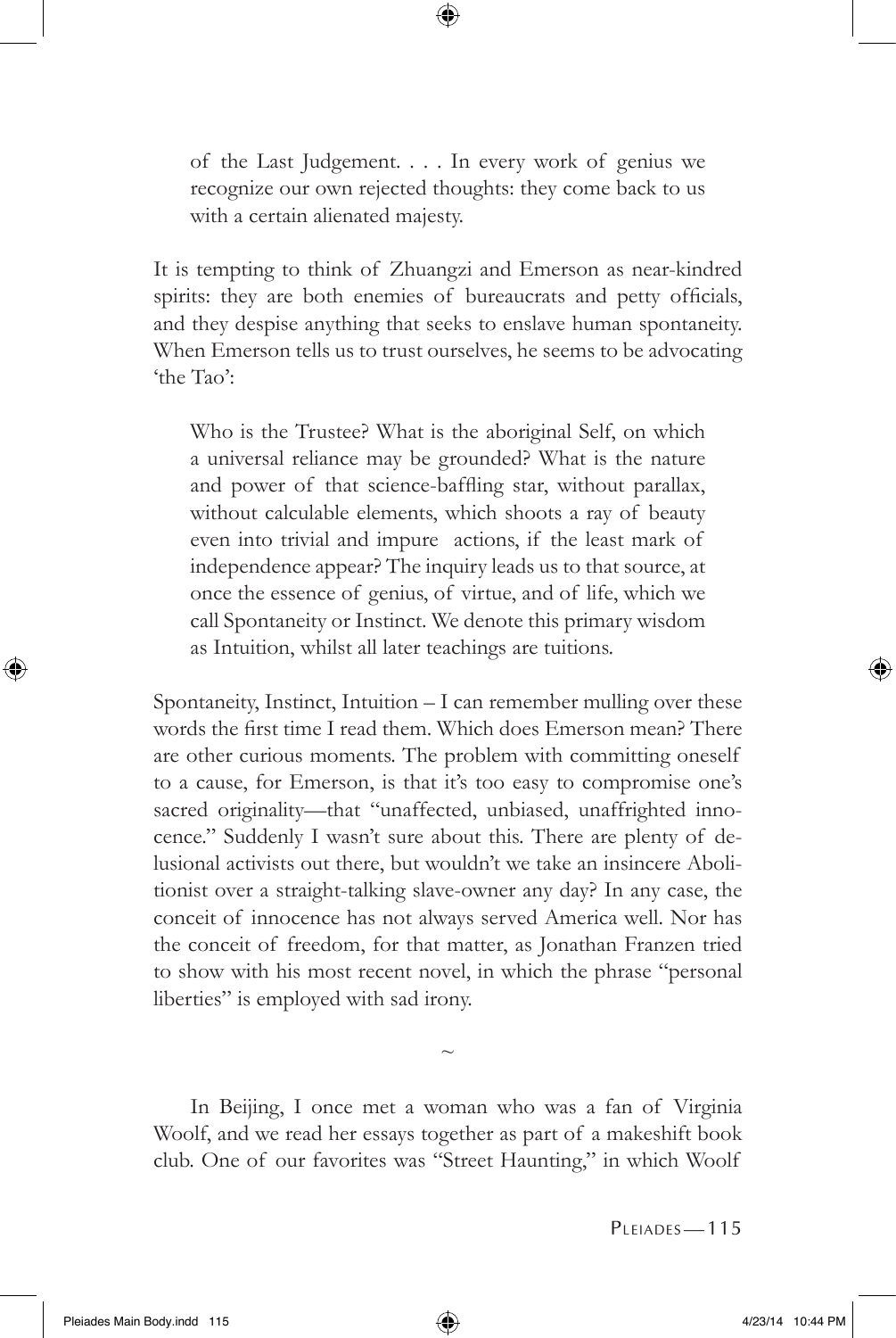narrates a walk around London that begins with the pretext of buying a pencil:

⊕

Is the true self this which stands on the pavement in January, or that which bends over the balcony in June? Am I here, or am I there? Or is the true self neither this nor that, neither here nor there, but something so varied and wandering that it is only when we give the rein to its wishes and let it take its way unimpeded that we are indeed ourselves? Circumstances compel unity; for convenience sake a man must be a whole. The good citizen when he opens his door in the evening must be a banker, golfer, husband, father; not a nomad wandering the desert, a mystic staring at the sky, a debauchee in the slums of San Francisco, a soldier heading a revolution, a pariah howling with skepticism and solitude. When he opens his door, he must run is fingers through his hair and put his umbrella in the stand like the rest.

There is something vaguely Confucian about the sentiment described here, which Woolf neither endorses nor fully undermines. "Have your flights of imagination, but don't be late to the office" might be one way of putting it. For Confucians, the world is ineluctably social, and so to avoid politics because it annoys you is fundamentally selfish. It also assumes that one should discipline the imagination to do good in the world, not squander it by writing modernist novels. This argument is compelling if one accepts that being an independent writer means being essentially irresponsible. Still, it doesn't account for that seed of dissatisfaction many of us feel—dissatisfaction with merciless commerce, mindless ambition, and a nagging sense of oblivion. (As Don DeLillo once said, "We're all one beat away from being elevator music.") The *Zhuangzi* addresses this dissatisfaction. It suggests that if we withdraw from the world we are more likely to experience life.

When Thomas Merton's *The Way of the Chuang Tzu* was published in March 2010, a few Chinese bloggers dismissed it as a naïve

 $\sim$ 

PLEIADES-116

Pleiades Main Body.indd 116 **4/23/14** 10:44 PM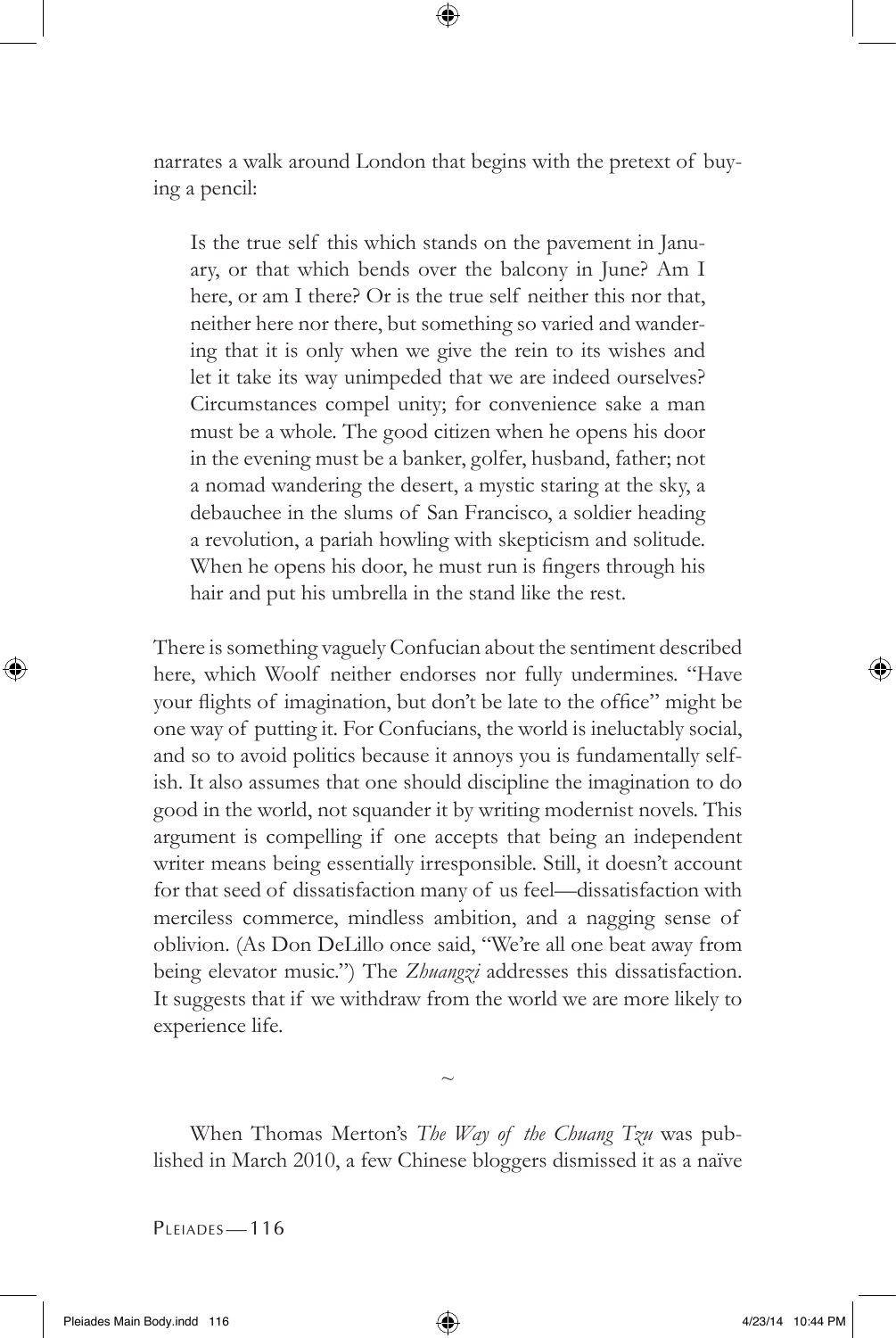Western fantasy of Eastern metaphysics. Merton was a Christian monk with a taste for Zen Buddhism, but I've always thought of him as a writer. In the introduction, Merton anticipates the likely suspicion of his readers: he says his book is not a work "in which Christian rabbits will suddenly appear by magic out of a Taoist hat." Then he makes the case for solidarity across the ages: "Nevertheless, there is a monastic outlook which is common to all those who have elected to question the value of a life submitted entirely to arbitrary secular presuppositions, dictated by social convention, and dedicated to the pursuit of temporal satisfactions which are perhaps only a mirage." What Merton shares with the originators of Taoism is a taste for simplicity, humility, self-effacement, silence, and "a refusal to take seriously the aggressiveness and ambition and self-importance which one must display in order to get along in society." He also shares this with countless Chinese and American students of literature—but not only students of literature. In Hong Kong, I was always surprised by how many well-dressed people there were hanging around the poetry section of the massive Taiwanese bookstore. One night, on my way home from the library, I stopped to check out the latest arrivals. I selected one by Ouyang Jianghe, a poet I'd never read before, and took my awkward seat on a stool. In a poem called "The Burning Kite," he writes: "It's true, a free life is / made with words."

⊕

American writers have always disagreed on the nature of a "free" life. Jack Kerouac apparently thought all forms of revision were oppressive; one imagines that if he were writing today, *On the*  Road would be a blog. John Updike worried about the shabbiness of memoir ("Celebrity is a mask that eats into the face.") J.D. Salinger's obsession with phoniness, Thomas Pynchon's paranoia, William Gaddis' sprawling novels about deeply fraudulent institutions—each of these authors chose self-exile in one form or another. Saul Bellow includes a revealing passage in his early novel *Dangling Man:* 

 $\sim$ 

The quest, I am beginning to think, whether it be for money, for notoriety, reputation, increase of pride, whether it leads us to thievery, slaughter, sacrifice, the quest is one and

PLEIADES-117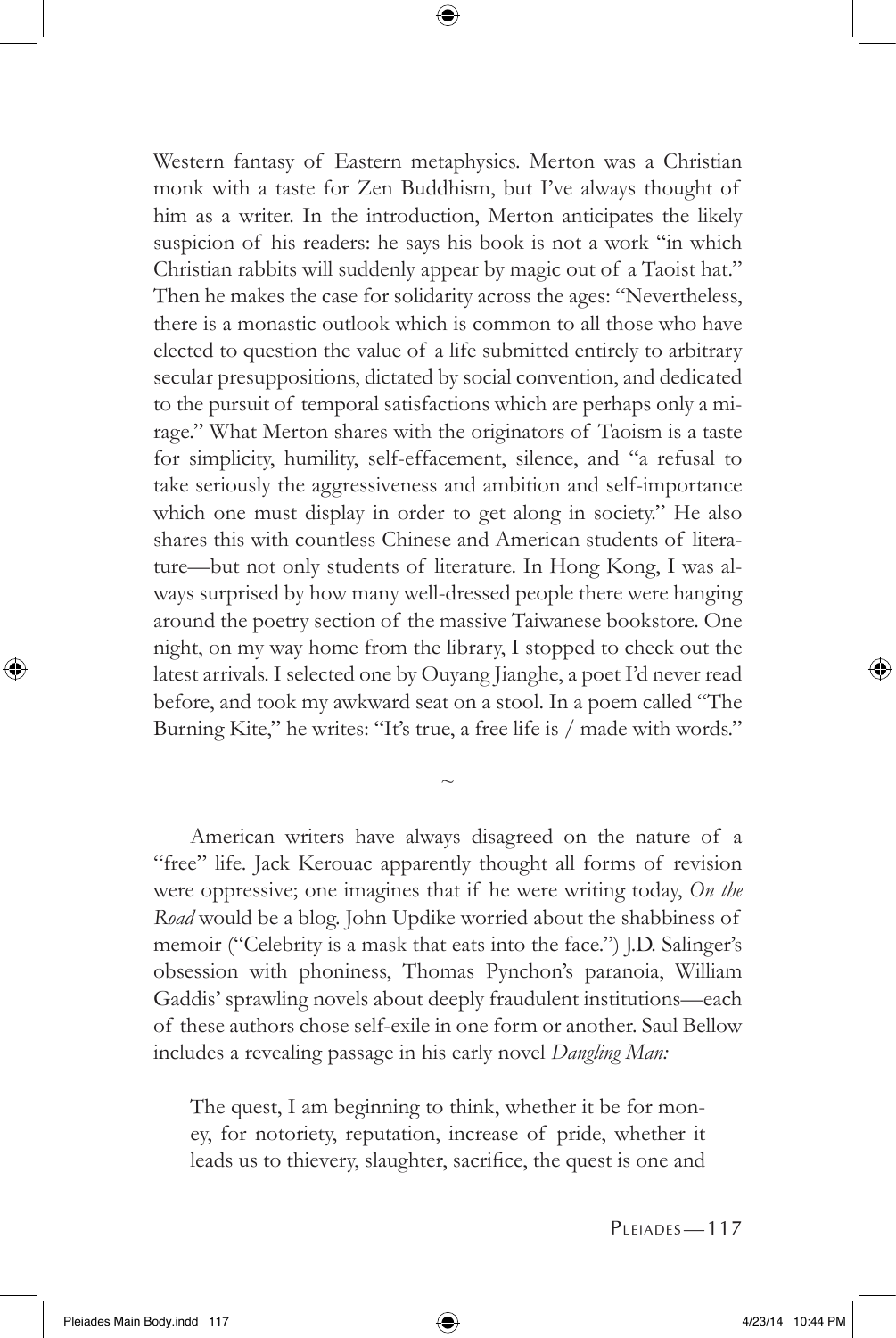the same. All the striving is for one end. I do not entirely understand this impulse. But it seems to me that its final end is the desire for pure freedom. We are all drawn toward the same craters of the spirit—to know what we are and what we are for, to know our purpose, to seek grace. And, if the quest is the same, the differences in our personal histories, which hitherto meant so much to us, become of minor importance.

⊕

Not everyone who desires freedom would agree that the point is to "know what we are." But it's useful to consider this impulse as a phenomenon in line with the quest for meaning. In Yu Hua's recent book *China in Ten Words*, there is an evocative sentence in which he compares the impulse to write slogans during the Cultural Revolution to the impulse of a blogger: "in one respect the two genres are much the same: writing big-character posters during the Cultural Revolution and keeping a blog today are both designed to assert the value of one's own existence." Making good use of this need to express oneself is not as easy as it may seem—especially when it comes to "creative" writing. As Ben Okri puts it in *A Way of Being*  Free: "Humility is the watchword at creativity's gate."

Just as I was leaving Hong Kong, China's Central Propaganda Department announced that it had assembled a list of one hundred officially approved books. The purpose of the list, it said, was

 $\sim$ 

to deeply and thoroughly realize the spirit of the Party's 18th National Congress, to strongly promote the national spirit and the spirit of the age among the youth, and to encourage all youth to fight to realize the Chinese Dream of the great rejuvenation of the Chinese nation.

Messages heaping scorn on the list came streaming into my inbox. Literary bloggers relished the moment. Soon I found myself exchanging emails with old friends from Beijing. I shared my reaction to Perry Link's book on Chinese political rhetoric (or "New

PLEIADES-118